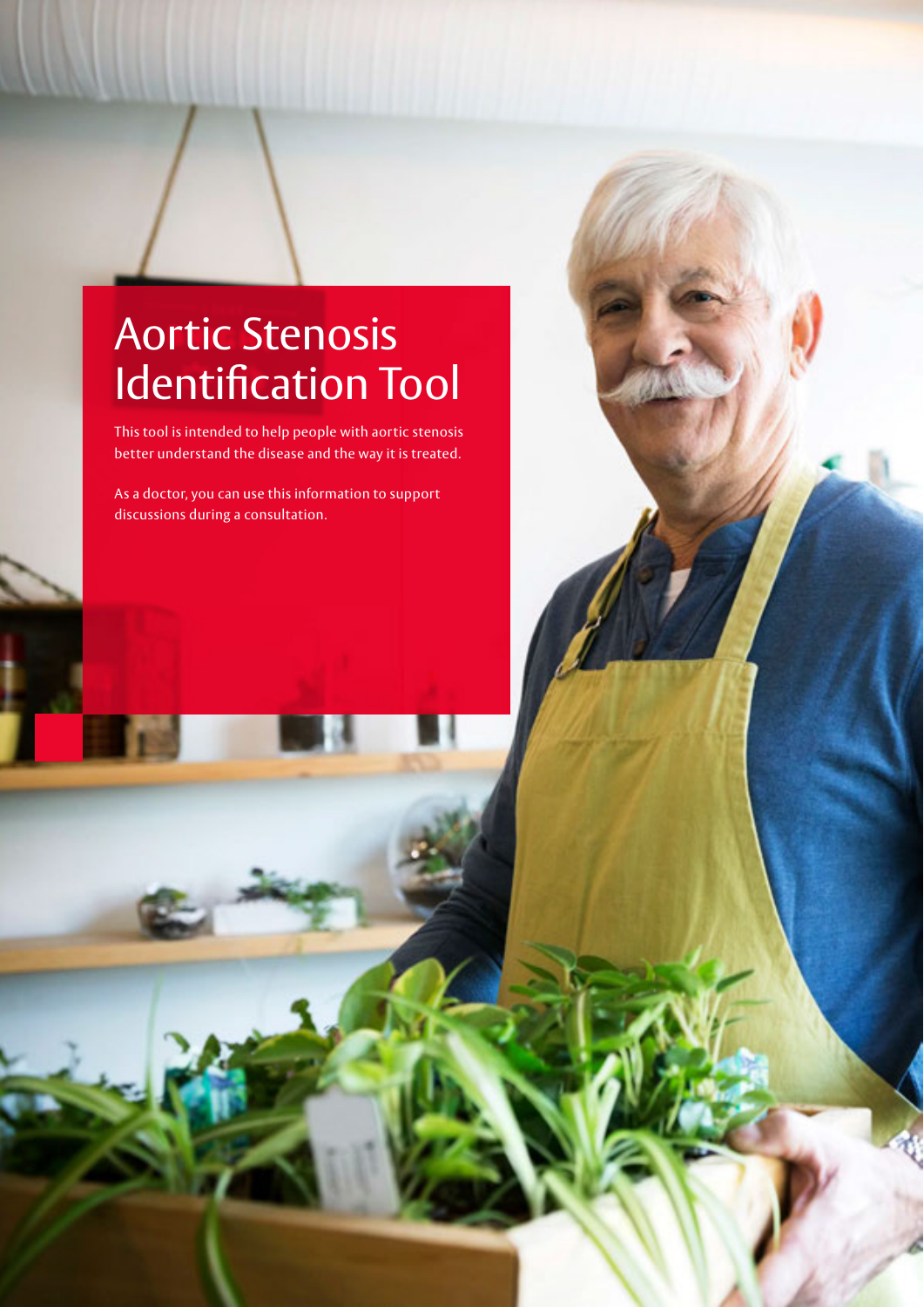# **Patients**  Aortic Stenosis Identification Tool



## **Step 1**  What is aortic valve stenosis?

- Aortic valve stenosis is a common and serious problem with part of your heart<sup>1,2</sup>
- It happens when the aortic valve stiffens and narrows, meaning blood cannot flow properly<sup>1,2</sup>
- If you have been diagnosed with severe aortic stenosis, it is important that you are treated quickly $3$

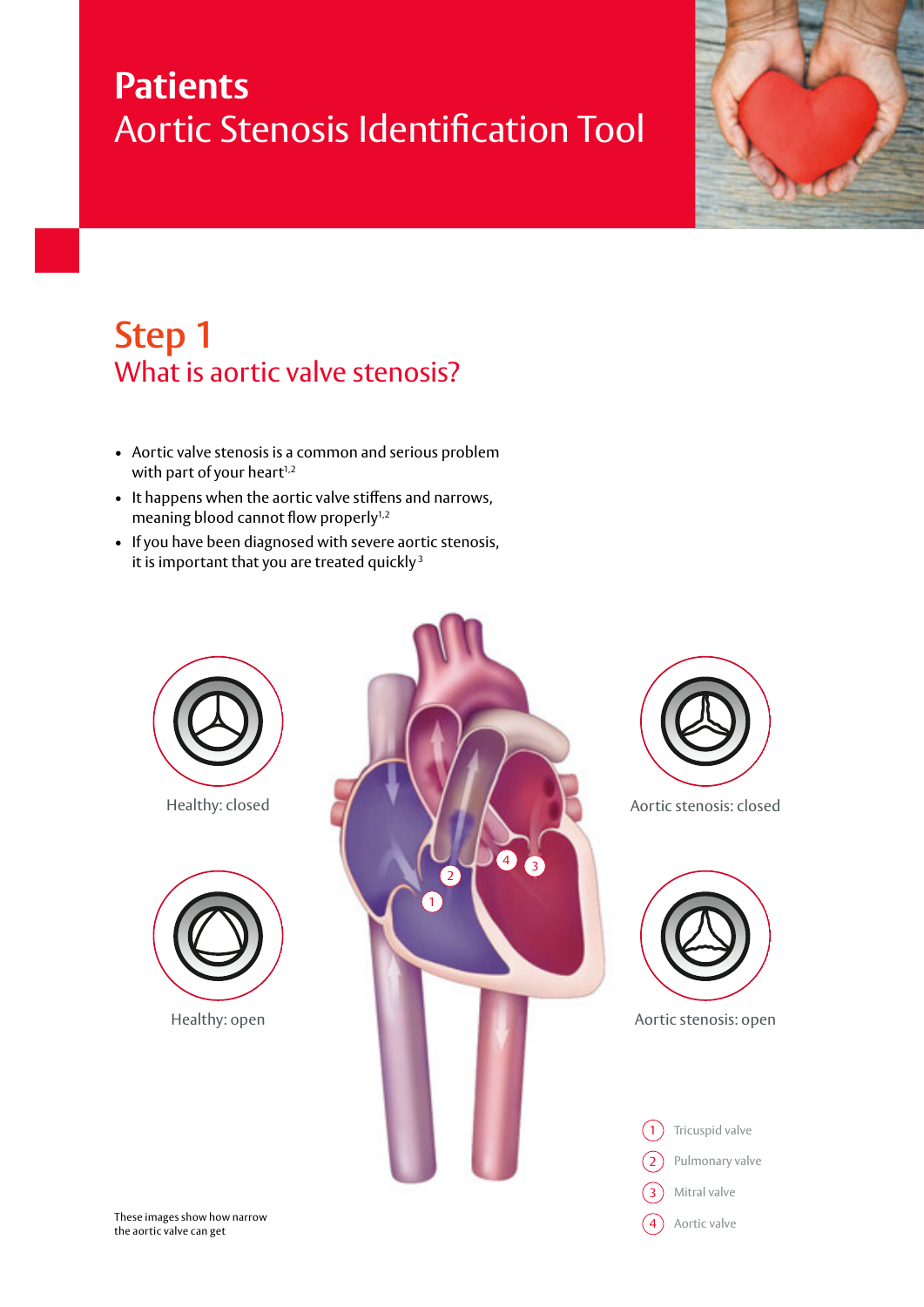## **Step 2**  How is aortic stenosis treated?

- Severe aortic valve stenosis can be treated by replacing the diseased heart valve<sup>3</sup>
- This can mainly be done with surgery (known as surgical aortic valve replacement, SAVR) or with a procedure called TAVI, which stands for transcatheter aortic valve implantation\*
- The final decision on your treatment will be made with your doctor
- Your heart team will choose which option is most suitable for you based on things such as:<sup>3</sup>
	- Your age
	- Whether you've had previous heart surgery
	- Whether the structure of your body suits the procedure
	- If you have any other cardiac conditions to consider



\*There are other surgical approaches that your doctor might offer

\*\*Continuous follow-ups are based on your symptoms. Your doctor may advise treatment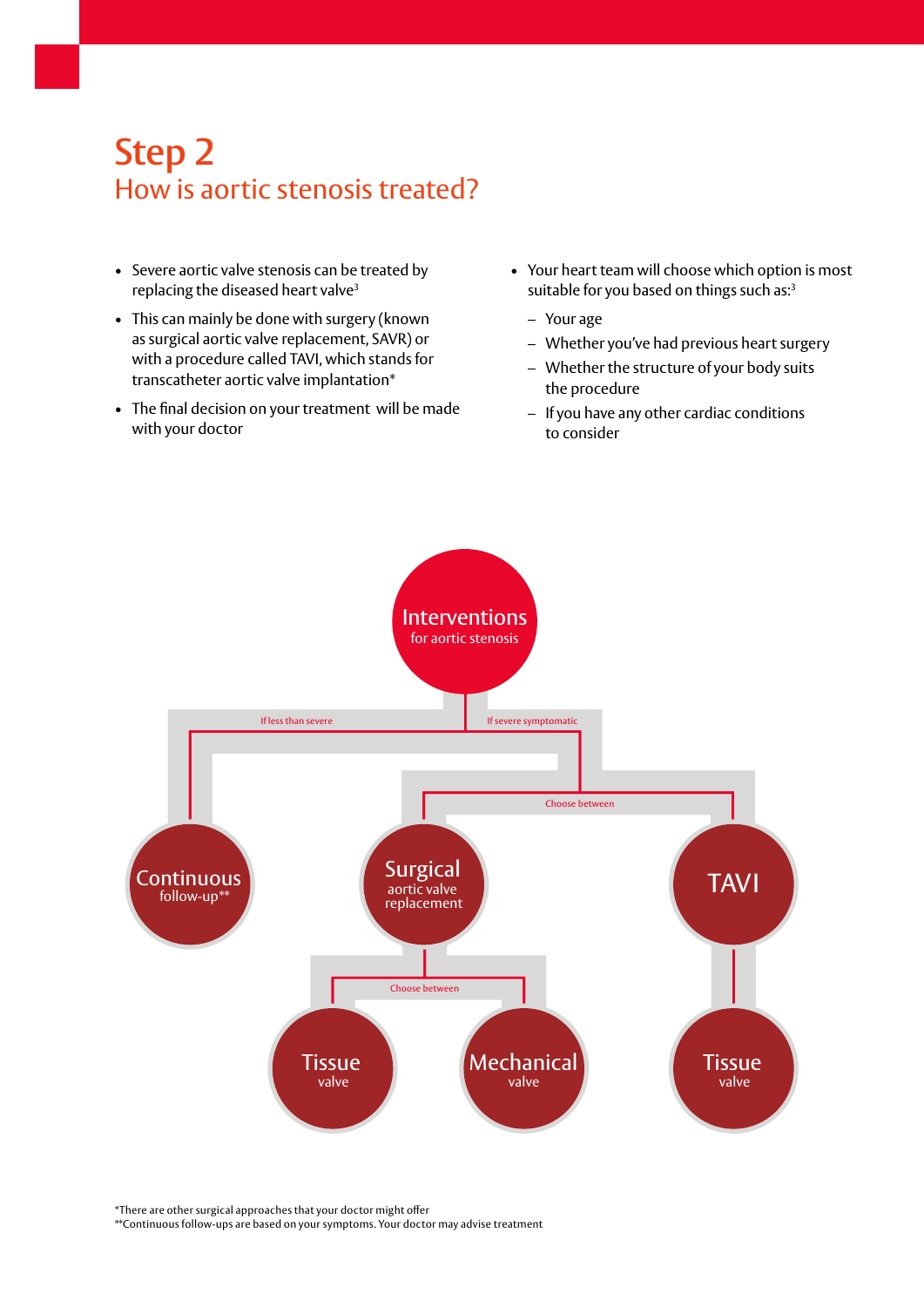

## **Step 3** Choosing a valve

Following the previous chart, if you are suited to surgery – which is a well-established treatment that has been used successfully for many years $4-7$ – you can usually choose between a mechanical or tissue valve with your doctor\*3

You may want to consider the below factors with your doctor when deciding between a mechanical or tissue valve:

|                                                                                                                                                                                                                                                                                      | <b>Mechanical</b>                 | <b>Tissue</b>                    |
|--------------------------------------------------------------------------------------------------------------------------------------------------------------------------------------------------------------------------------------------------------------------------------------|-----------------------------------|----------------------------------|
| Survival after surgery <sup>3</sup>                                                                                                                                                                                                                                                  | Similar                           |                                  |
| Probability of re-operation due<br>to valve durability <sup>3,8</sup>                                                                                                                                                                                                                | Lower                             | <b>Higher</b>                    |
| Risk of thrombosis/bleeding <sup>3,8</sup>                                                                                                                                                                                                                                           | <b>Higher</b>                     | Lower                            |
| Need for lifelong anticoagulation therapy <sup>3,8</sup>                                                                                                                                                                                                                             | Yes                               | <b>No</b>                        |
| Quality of life impact:<br>• Dietary restrictions <sup>9</sup><br>• Lifestyle/activity limitations <sup>9</sup><br>• Routine blood tests <sup>9</sup><br>• Frequent doctor's appointments <sup>9</sup><br>• Awareness of valve presence<br>e.g. audible clicking sound <sup>10</sup> | Greater<br>impact on<br>lifestyle | Lesser<br>impact on<br>lifestyle |
|                                                                                                                                                                                                                                                                                      |                                   |                                  |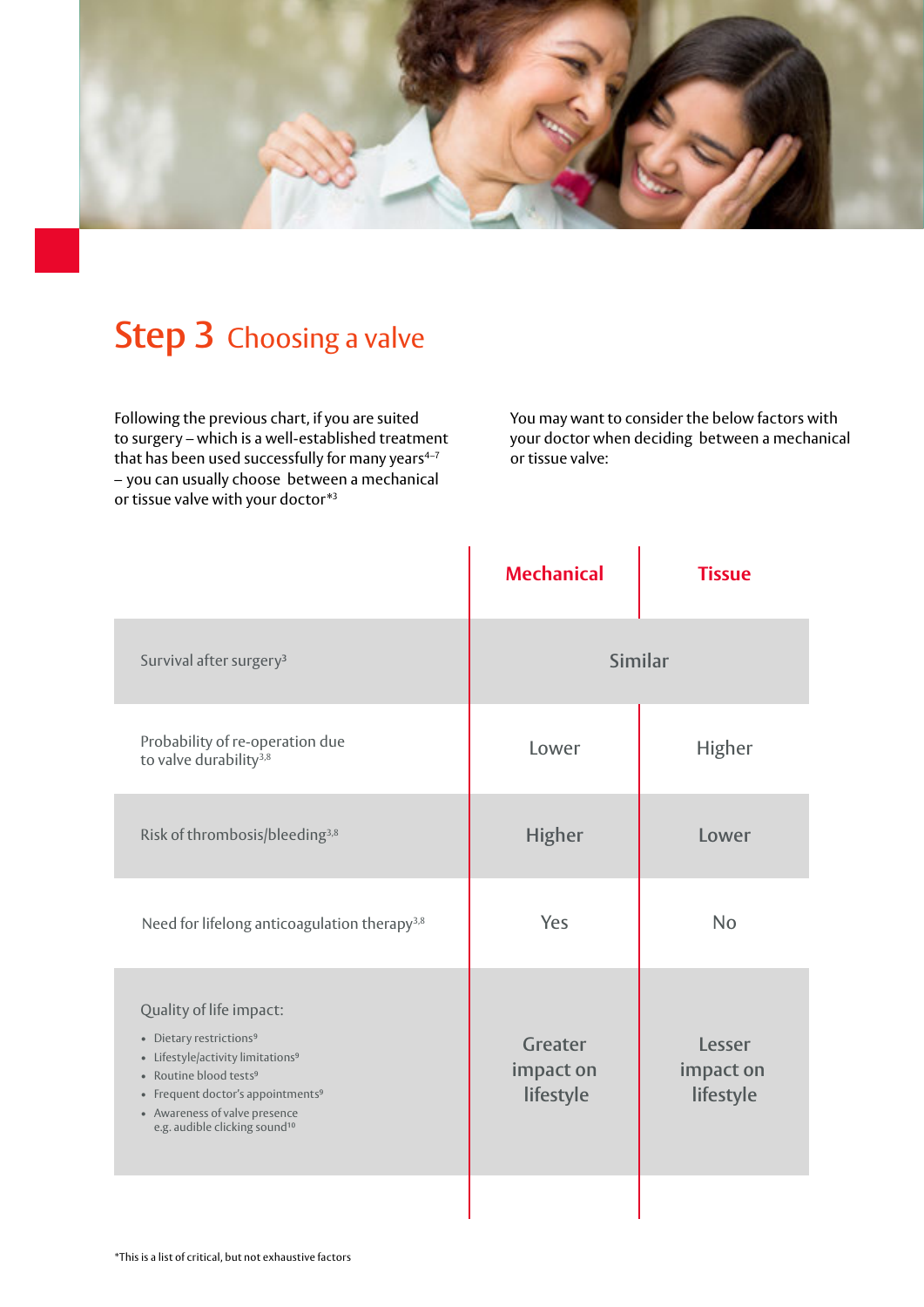## **Step 4**  After your surgical aortic valve replacement



Recovery from heart surgery depends on things such as your age and your health<sup>11</sup>



Any aches and pains you experience should ease as your wound heals. Talk to your doctor if you have any concerns<sup>11</sup>



You'll probably stay in an intensive care unit (ICU) for the first day or two after your operation before moving to a general ward<sup>11</sup>



You'll probably stay in hospital for about a week, and when you get home it will take a couple of months until you feel like yourself again<sup>11</sup>



Your strength will return gradually, don't try to do too much too soon.11 Check with your doctor what you can and can't do and make sure you ask for help when you need it – there are no rewards for getting through this alone



If you have been given medication to take, make sure you follow the instructions carefully. If you have any questions, ask your doctor or nurse



**Speak to your doctor if you need any advice.11 You can also find support groups in your area by visiting websites such as the British Heart Foundation (you can search "BHF support groups")**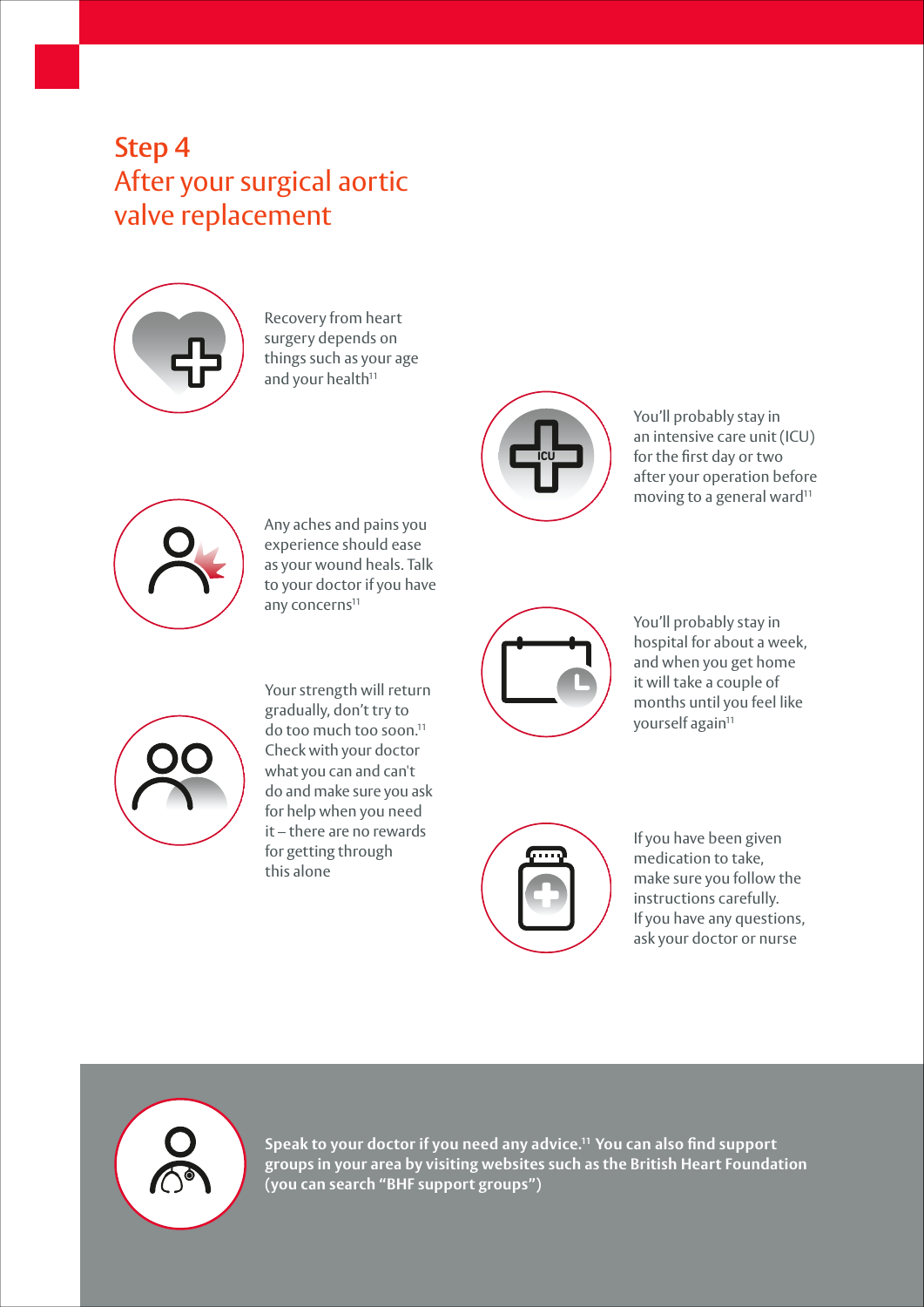## **Patients**  Aortic Stenosis Identification Tool

### Speak to your doctor if you need any advice<sup>11</sup>

**For more information, please visit:**

https://www.nhs.uk/conditions/aortic-valve-replacement or search NHS aortic valve replacement.

#### **References**

- 1. Bhatia N, Basra S, Skolnick AH, *et al. J Geriatr Cardiol*. 2016;13:941–944.
- 2. Grimard B, Safford R, Burns E. Am Fam Physician. 2016;93(5):371-378.
- 3. Baumgartner H, Falk V, Bax JJ, *et al. Eur Heart J*. 2017;38:2739–2791.
- 4. Carabello BA. *Circ Res* 2013;113:179–185.
- 5. Conti V, Lick SD. *Clin Geriatr Med* 2006;22:559–574.
- 6. Sundt TM, Bailey MS, Moon MR, *et al. Circulation* 2000;102[suppl III]:70–74.
- 7. Chiappini B, Camurri N, Loforte A, *et al. Ann Thorac Surg* 2004;78:85–89.
- 8. Head SJ, MeÇelik M, Kappetein AP, *et al. Eur Heart J.* 2017;38(28):2183–2191.
- 9. Nishimura RA, Otto CM, Bonow RO, *et al. J Am Coll Cardiol*. 2017;70(2):252–289.
- 10. Weber A, Noureddine H, Englberger L, *et al. J Thorac Cardiovasc Surg*. 2012;144(5):1075–1083. 11. NHS. Recovery – aortic valve replacement.
- Available at: www.nhs.uk/conditions/aortic-valve-replacement/recovery. Accessed July 2019.



Edwards, Edwards Lifesciences, the stylised E logo, and Carpentier-Edwards are trademarks of Edwards Lifesciences Corporation. All other trademarks are property of their respective owners

© 2019 Edwards Lifesciences Corporation. All rights reserved. E9771/05-19/SUR

**Edwards Lifesciences** • Route de I'Etraz 70, 1260 Nyon, Switzerland • edwards.com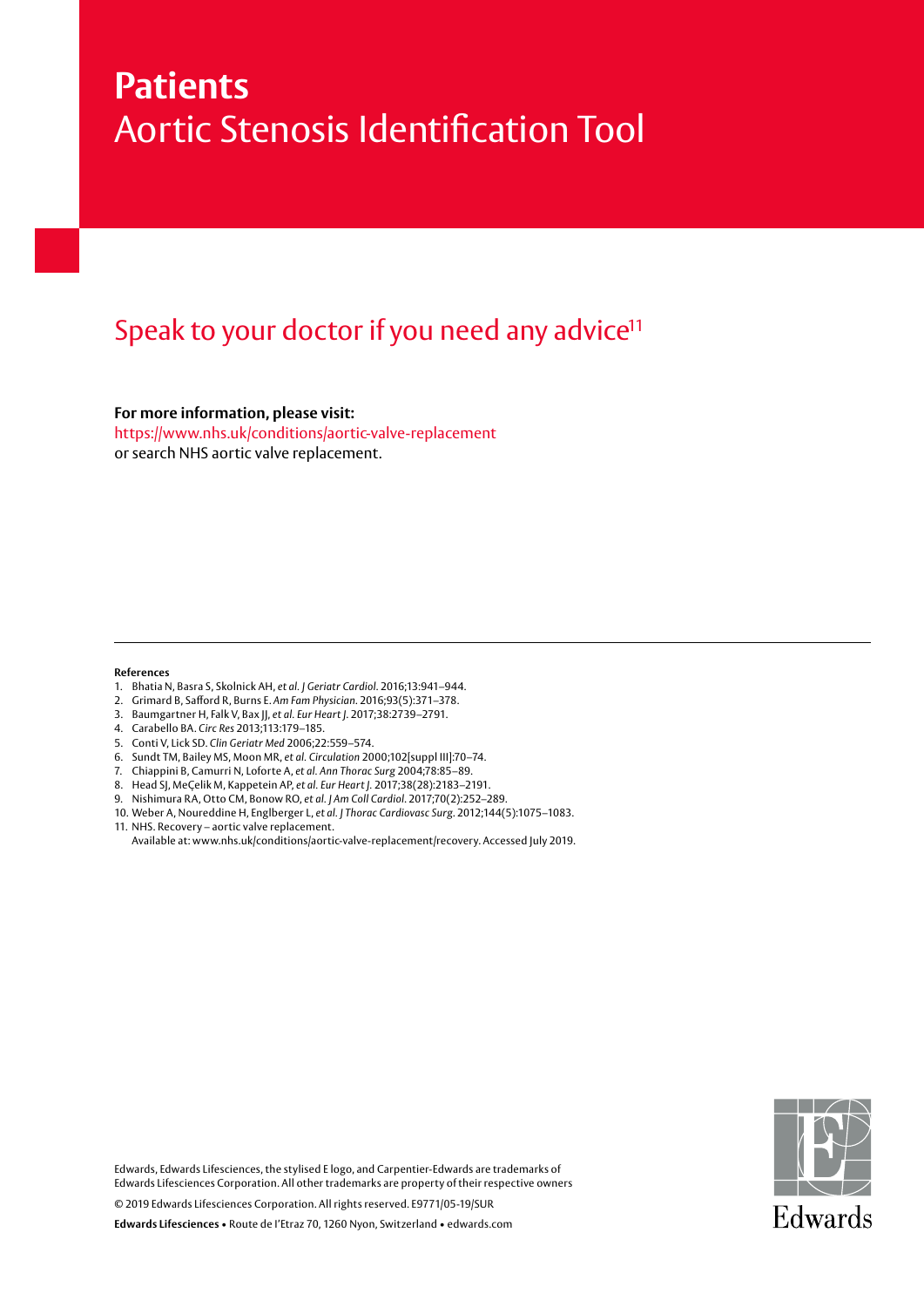# Aortic Stenosis Identification Tool

This part of the identification tool contains in-depth information for doctors, to support the information listed in the patient side.

It highlights key points that you might want to discuss in more detail with your patient, and can also help you identify which of your patients are more suited to specific treatment options.

This material is not for patient-only use.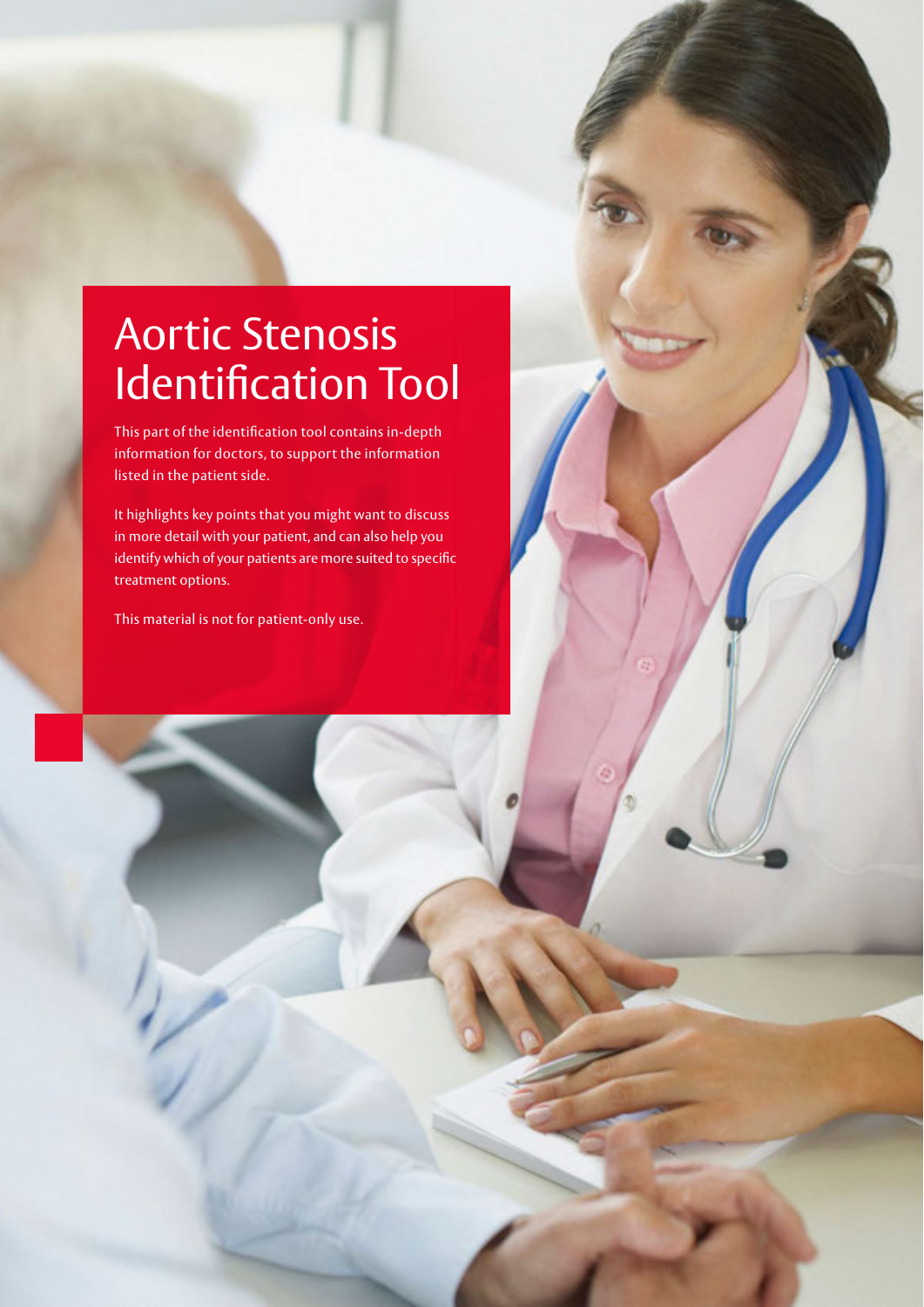## **Healthcare Professionals**  Aortic Stenosis Identification Tool

#### **Step 1** What is aortic valve stenosis?

- Narrowing of the aortic valve due to calcification, lipid accumulation and  $inflammation<sup>1,2</sup>$
- Patients with symptomatic severe aortic stenosis should be treated as soon as possible after diagnosis,<sup>3</sup> as they deteriorate quickly without treatment $1$
- The average survival without treatment for those with severe aortic stenosis is 60% at one year and 33% at three years<sup>4</sup>
- The flow chart is adapted from the ESC/EACTS guidelines and shows the steps taken in assessing the severity of aortic stenosis.<sup>3</sup>

Adapted from Baumgartner H, Falk V, Bax JJ, *et al*. *Eur Heart J*. 2017;38:2739–2791.3

\* High flow may be reversible in settings such as anaemia, hyperthyroidism, arteriovenous shunts. †Includes clinical criteria, and qualitative and quantitative imaging data in order to assess the likelihood of severe aortic stenosis in patients with AVA<1.0cm2 and mean gradient <40 mmHg in the presence of preserved ejection fraction. ‡Pseudosevere AS is defined by an increase to an AVA >1.0cm2 with flow normalization.

#### Abbreviations:

ΔPm, mean transvalvular pressure gradient; AS, aortic stenosis; AVA, aortic valve area; CT, computed tomography; EF, ejection fraction; LVEF, left ventricular ejection fraction; SVi, stroke volume index; Vmax, peak transvalvular velocity.



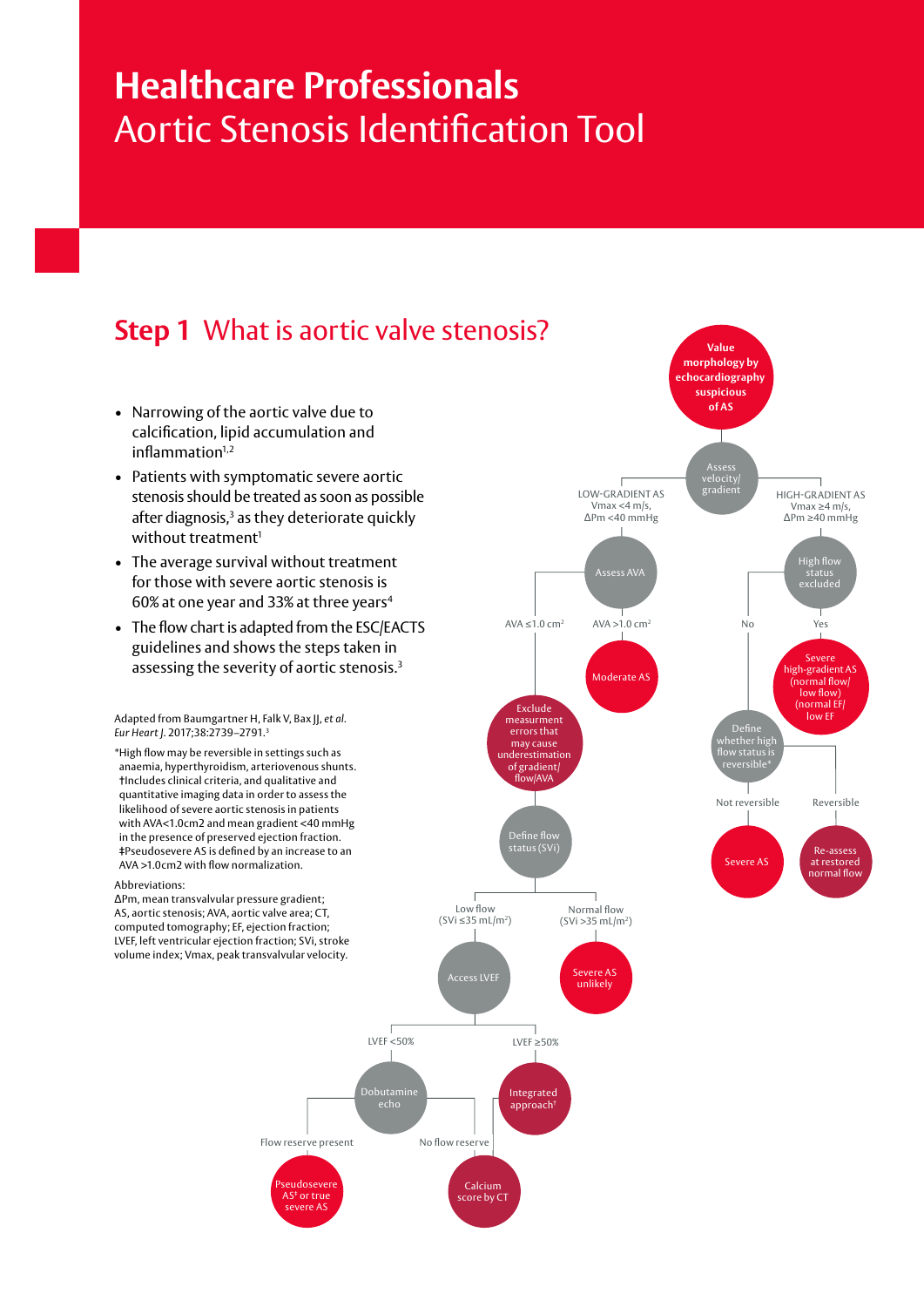#### **Step 2** How is severe aortic stenosis treated?

- The below chart is adapted from the ESC/EACTS guidelines and shows when to consider intervention such as surgical aortic valve replacement (SAVR) or transcatheter aortic valve insertion (TAVI)3
- If surgery is recommended, there are three main approaches for aortic valve replacement<sup>5,6</sup>
- Surgical valve replacement is a well-established treatment that has been used successfully for many years $7-10$



Adapted from Baumgartner H, Falk V, Bax JJ, *et al. Eur Heart J.* 2017;38:2739–2791.3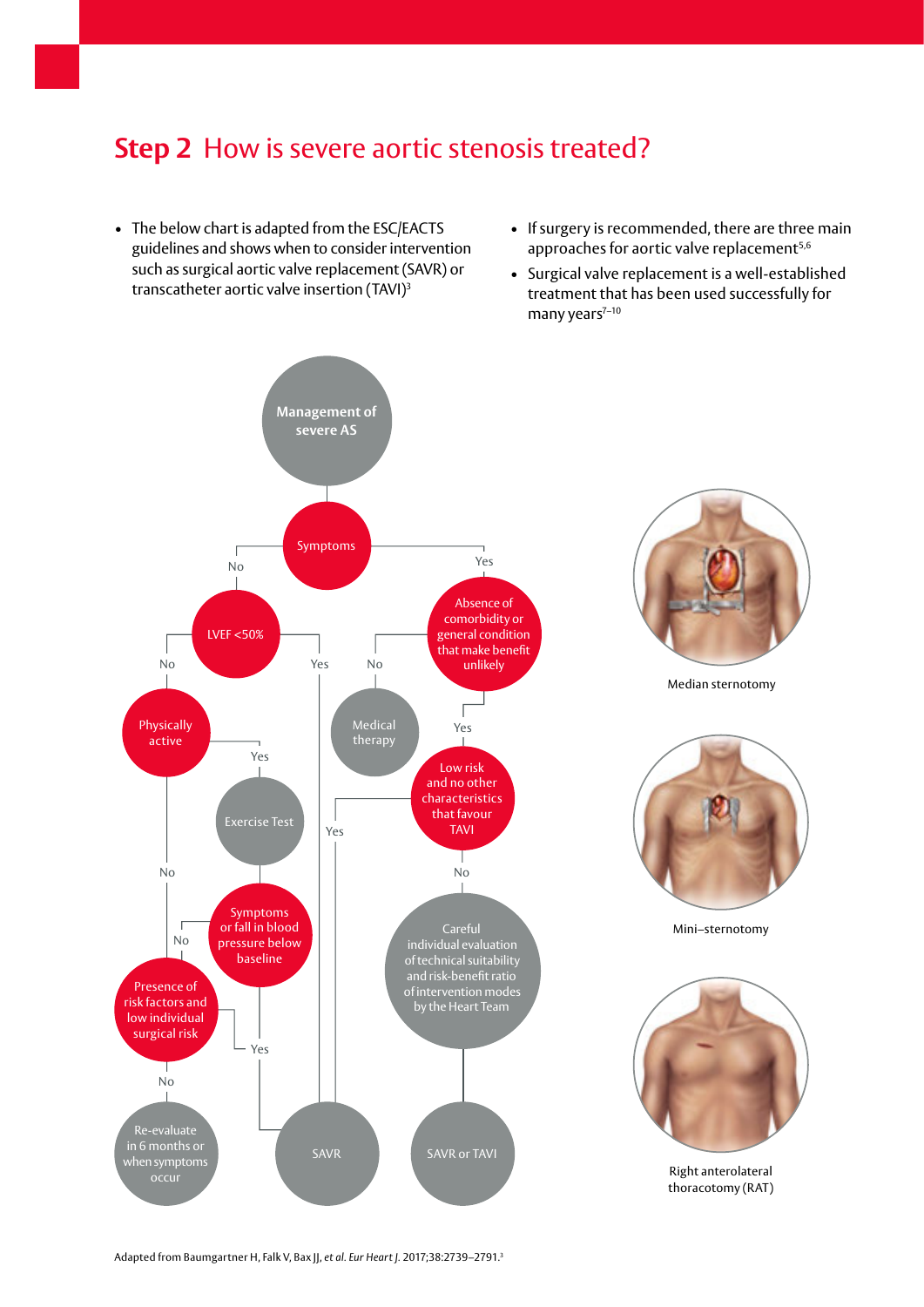#### **Step 3** Choosing a valve

- Both European and US guidelines recommend that valve choice should be discussed with the informed patient, taking many factors into consideration
- 89% of patients think it is important to be involved in choosing their valve<sup>11</sup>

| One of the factors to consider is age,<br>but European and US guidelines differ<br>in their recommendations <sup>3,12</sup> | <b>Mechanical</b> | <b>Either</b><br><b>TISSUE OR</b><br><b>MECHANICAL</b> | <b>Tissue</b> |
|-----------------------------------------------------------------------------------------------------------------------------|-------------------|--------------------------------------------------------|---------------|
| Age range (Europe) <sup>3</sup>                                                                                             | <60 years         | $60 - 65$ years                                        | >65 years     |
| Age range (US) <sup>12</sup>                                                                                                | <50 years         | 50-70 years                                            | >70 years     |

- However, data show a 33% increase in tissue valves usage in younger patients (18–50 years old) between 1997 and 201413
- Age is not the only factor to consider when it comes to valve choice:\*

|                                                                                                                                                                                                                                                                            | <b>Mechanical</b>                 | <b>Tissue</b>                    |
|----------------------------------------------------------------------------------------------------------------------------------------------------------------------------------------------------------------------------------------------------------------------------|-----------------------------------|----------------------------------|
| Survival after surgery <sup>3</sup>                                                                                                                                                                                                                                        | Similar                           |                                  |
| Probability of re-operation due to valve durability <sup>3,14</sup>                                                                                                                                                                                                        | Lower                             | Higher                           |
| Risk of thrombosis/bleeding <sup>3,14</sup>                                                                                                                                                                                                                                | Higher                            | Lower                            |
| Need for lifelong anticoagulation therapy <sup>3,14</sup>                                                                                                                                                                                                                  | <b>Yes</b>                        | N <sub>0</sub>                   |
| Quality of life impact:<br>• Dietary restrictions <sup>12</sup><br>• Lifestyle/activity limitations <sup>12</sup><br>• Routine blood tests $12$<br>• Frequent doctor appointments <sup>12</sup><br>• Awareness of valve presence e.g. audible clicking sound <sup>15</sup> | Greater<br>impact on<br>lifestyle | Lesser<br>impact on<br>lifestyle |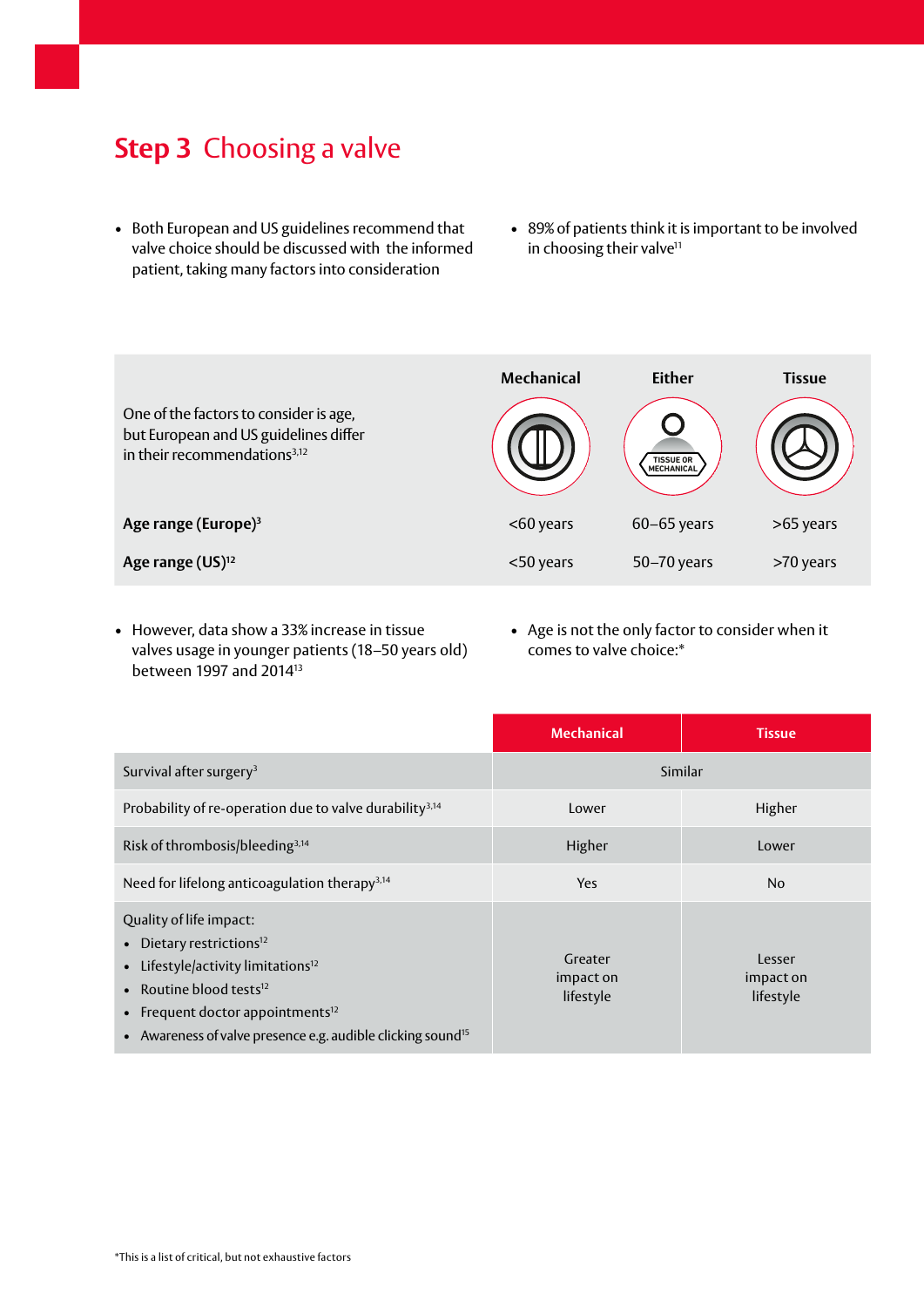#### **Step 4** After your surgical aortic valve replacement

• Patients' recovery process will vary based on their overall health and the type of treatment they received<sup>16</sup>

| <b>Procedure</b>                                                       | Recovery time <sup>17</sup> |
|------------------------------------------------------------------------|-----------------------------|
| • Median sternotomy $18$                                               | Longer                      |
| • Minimally invasive surgery <sup>5</sup><br>(mini-sternotomy and RAT) |                             |
| $\bullet$ TAVI <sup>19</sup>                                           | Shorter                     |

**Some patients might like to know that they can access local support groups through official websites such as the British Heart Foundation.** 

**Patients can search "BHF support groups" for more information.**